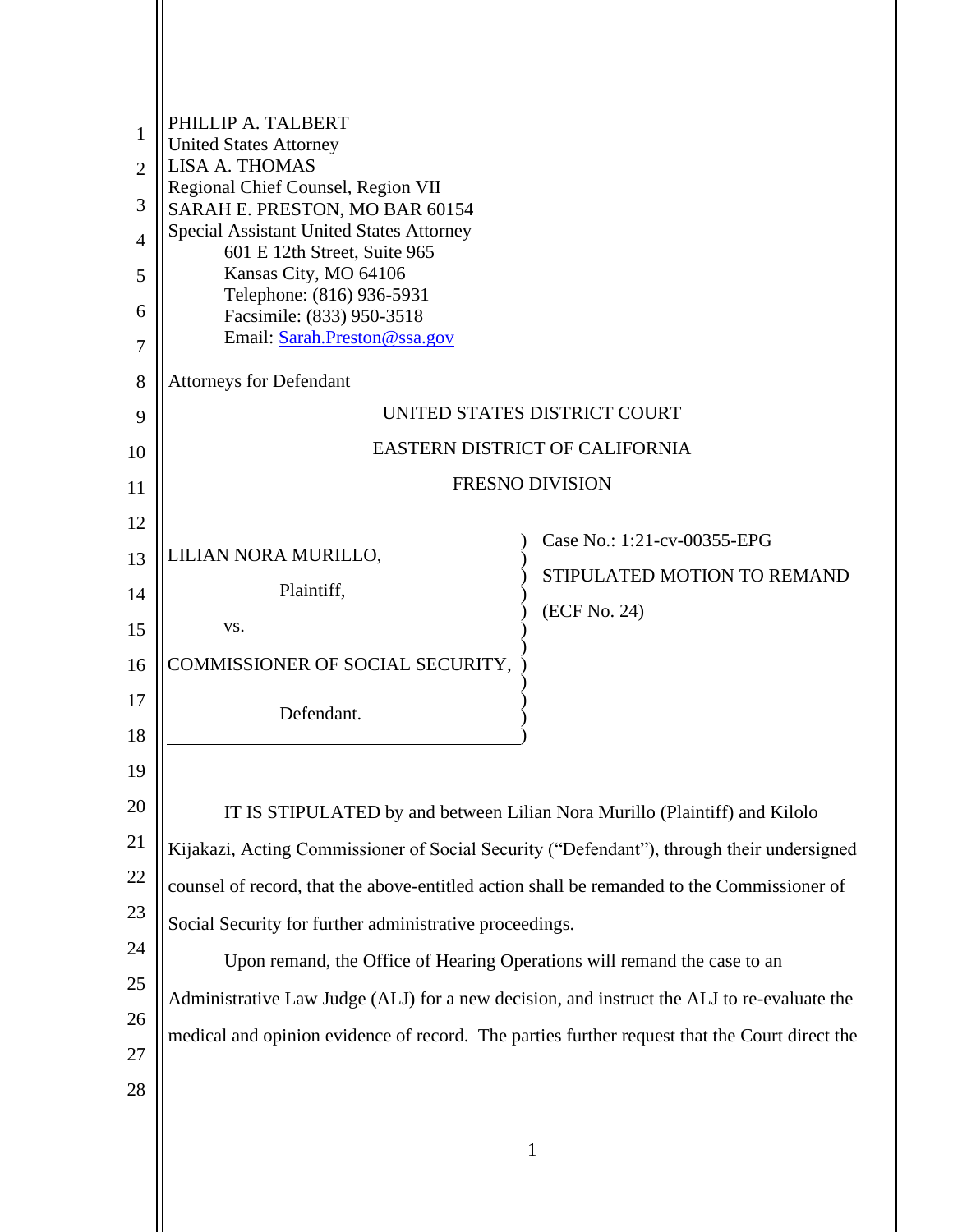| $\mathbf{1}$   | Clerk of the Court to enter a final judgment in favor of Plaintiff, and against Defendant, |                                                                        |  |
|----------------|--------------------------------------------------------------------------------------------|------------------------------------------------------------------------|--|
| $\overline{2}$ | reversing the final decision of the Commissioner.                                          |                                                                        |  |
| 3              | This stipulation constitutes a remand under the fourth sentence of Section $205(g)$ of the |                                                                        |  |
| $\overline{4}$ | Social Security Act, 42 U.S.C. 405(g).                                                     |                                                                        |  |
| 5              | Respectfully submitted this 6th day of May 2022.                                           |                                                                        |  |
| 6              |                                                                                            |                                                                        |  |
| $\overline{7}$ | Dated: May 9, 2022                                                                         | /s/ Dolly M. Trompeter, Esq.*<br>DOLLY M. TROMPETER, ESQ.              |  |
| 8              |                                                                                            | <b>Attorney for Plaintiff</b><br>*Authorized via e-mail on May 6, 2022 |  |
| 9              |                                                                                            |                                                                        |  |
| 10             | Dated: May 9, 2022                                                                         | PHILLIP A. TALBERT                                                     |  |
| 11             |                                                                                            | <b>United States Attorney</b><br><b>LISA A. THOMAS</b>                 |  |
| 12             |                                                                                            | Regional Chief Counsel, Region VII<br>Social Security Administration   |  |
| 13<br>14       | By:                                                                                        | <b>SARAH E. PRESTON</b>                                                |  |
| 15             |                                                                                            | <b>SARAH E. PRESTON</b>                                                |  |
| 16             |                                                                                            | <b>Special Assistant United States Attorney</b>                        |  |
| 17             |                                                                                            | <b>Attorneys for Defendant</b>                                         |  |
| 18             |                                                                                            |                                                                        |  |
| 19             |                                                                                            |                                                                        |  |
| 20             |                                                                                            |                                                                        |  |
| 21             |                                                                                            |                                                                        |  |
| 22             |                                                                                            |                                                                        |  |
| 23             |                                                                                            |                                                                        |  |
| 24             |                                                                                            |                                                                        |  |
| 25             |                                                                                            |                                                                        |  |
| 26             |                                                                                            |                                                                        |  |
| 27             |                                                                                            |                                                                        |  |
| 28             |                                                                                            |                                                                        |  |
|                |                                                                                            |                                                                        |  |
|                |                                                                                            | $\mathbf{2}$                                                           |  |